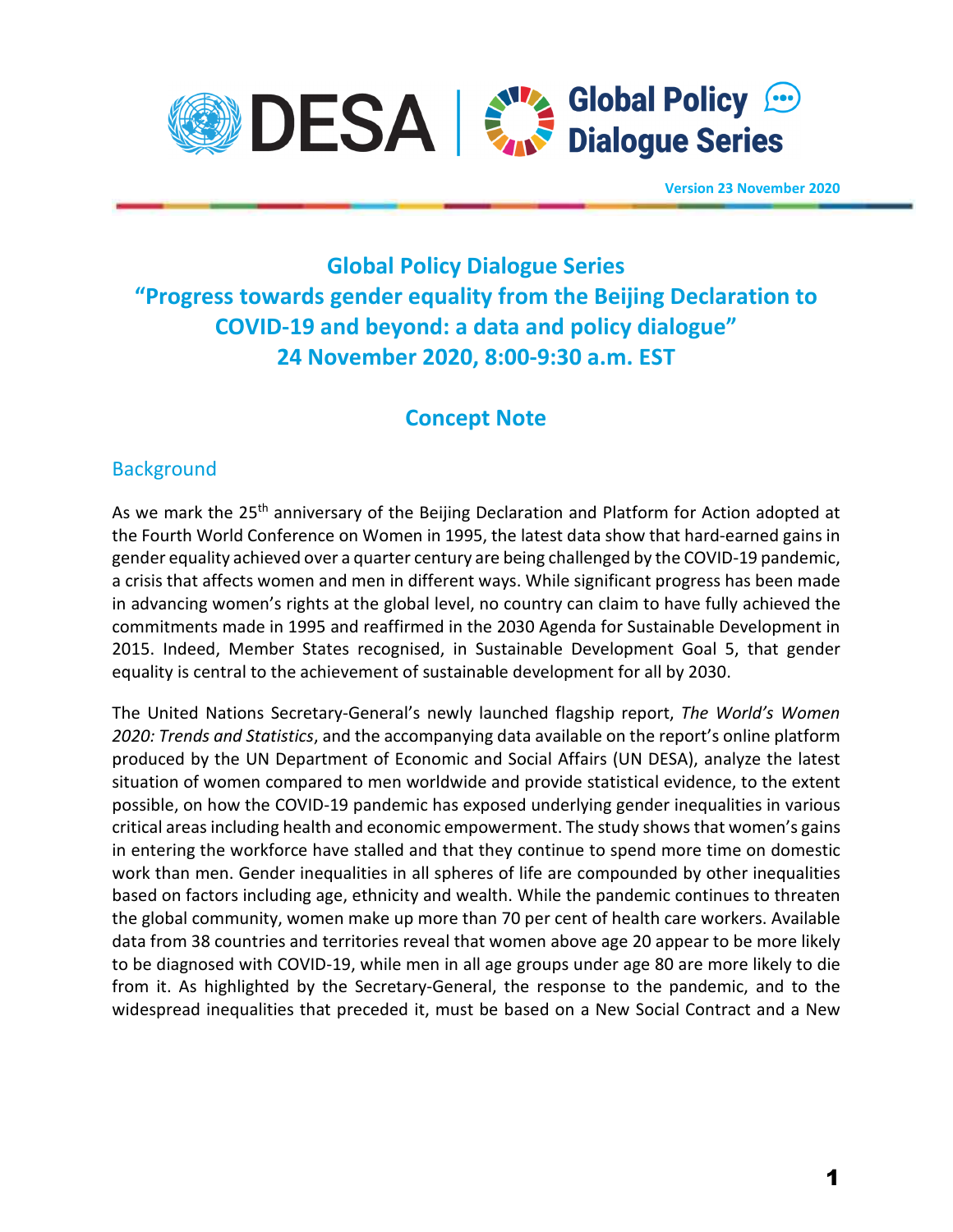Global Deal that respect the rights and freedoms of all and ensure that women have the same prospects and opportunities as men. $<sup>1</sup>$ </sup>

In this challenging moment, UN DESA is holding a global data and policy online dialogue to discuss how much the world has risen to fulfill the strategic objectives of the Beijing Platform for Action, and address policy actions needed to build a New Social Contract in light of the latest assessment. Panelists will be internationally renowned experts in gender data and policy (government and NGO), as well as data journalists or communication professionals who will bridge the gap with the wide audience. At the core of Sustainable Development Goal 5, the dialogue will be held in the context of the Decade of Action to support the 2030 Agenda for Sustainable Development and the SDGs, discussions will be accompanied by strong evidence and data reported in *The World's Women: Trends and Statistics*.

Participants will be invited to submit questions online at the time of registration and in the Zoom chat during the event. The results of the discussion will be shared with UN leadership and will inform future UN DESA policy briefs on the economic and social impacts of the pandemic and the Department's support to the Decade of Action.

## Date and time

The dialogue will take place on Tuesday, 24 November 2020, from 8:00-9:30 a.m. EST

#### Location

The event will be held on Zoom and streamed to UN DESA's Facebook channel.

#### Moderator

#### **Ms. Yingqian (Lily) Chen, Phoenix TV**

Ms. Chen is a journalist from Phoenix TV, China. She recently moderated several UN events, including the SDG Media Zone during the 74th UN General Assembly in September 2019.

### Event format

## **I. Welcome: (2 minutes) Moderator**

<sup>1</sup> Secretary-General's Nelson Mandela Lecture: "Tackling the Inequality Pandemic: A New Social Contract for a New Era." 22 July 2020. https://www.un.org/sg/en/content/sg/statement/2020-07-18/secretary-generals-nelson-mandela-lecture-%E2%80%9Ctackling-the-inequalitypandemic-new-social-contract-for-new-era%E2%80%9D-delivered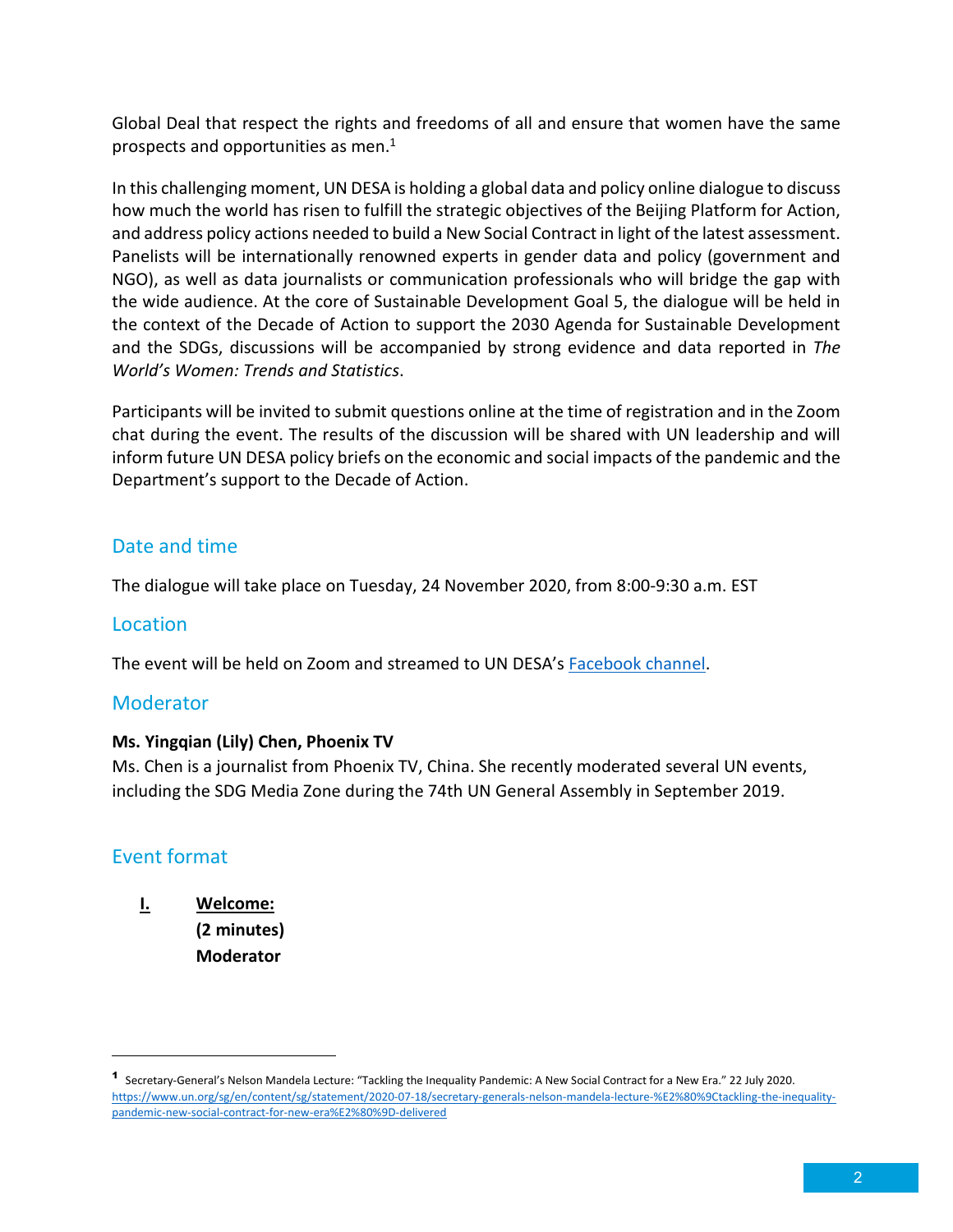#### **II. Introductory remarks**

**(6 minutes, 3 minutes for each)** 

- **Ms. Sarah Hendriks**, Director of our Policy, Programme and Intergovernmental Division, UN Women
- **Ms. Nahla Valji**, Senior Gender Adviser, Executive Office of the Secretary-General

## **III. Discussion 1: Women's health and economic empowerment in the 'new normal' (40 minutes: 30 minute discussion + 10 minute Q&A)**

In the first session, the moderator will drive a conversation with experts on how the COVID-19 pandemic impacted women's and men's health and engagement in the labour market in different and meaningful ways, as well as on which type of gendersensitive policy interventions are needed to ameliorate women's and men's health and economic stability in the 'new normal'. The discussion will be based on key figures and findings of *The World's Women 2020: Trends and Statistics*.

#### *Guiding questions on data:*

- Pre-COVID, what do data tell us about women's economic empowerment? Are we making progress on this critical area of concern?
- How are women in the labour force being affected by the pandemic? What about unpaid work? Do data show any significant changes in the time allocated by women in caring and domestic work during the pandemic?
- What are some of the examples of variations across regions in key gender indicators and dimensions?
- Available data from 38 countries and territories reveal that women above age 20 appear to be more likely to be diagnosed with COVID-19, while men in all age groups under age 80 are more likely to die from it. What could be the reasons behind these statistics?

#### *Guiding questions on policy:*

- What are some of the ways in which families can better adapt to the 'new normal' and new ways of labor participation (e.g. remote work, double shifts), in order to ensure the economic empowerment of women?
- How can we ensure that the digital gender divide will not lead to additional increases in the gender gap in labor force participation?
- How can countries ensure that the role of women in the workplace and in decision-making is central to efforts in rebuilding economies in the post-COVID-19 era?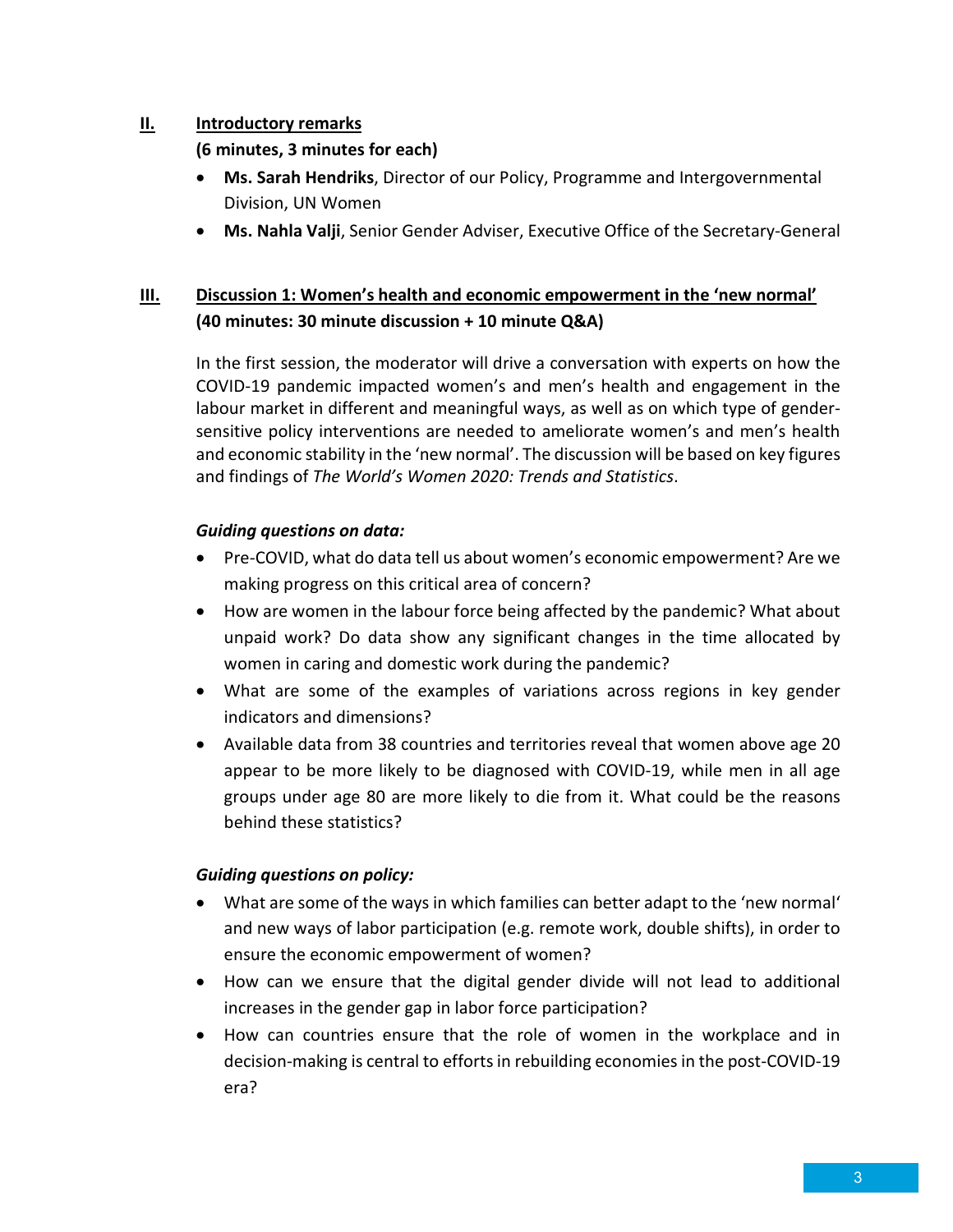• How should policy and statistics work together?

#### *Speakers (tbc):*

- **Ms. Martha Chen** (USA), Lecturer in Public Policy at the Harvard Kennedy School; Senior Advisor of the global research-policy-action network Women in Informal Employment: Globalizing and Organizing (WIEGO)
- **Ms. Jayati Ghosh** (India), Professor of Economics at the Centre for Economic Studies and Planning, School of Social Sciences, Jawaharlal Nehru University
- **Ms. Francesca Grum**, Chief of the Social and Gender Statistics Section, UN DESA Statistics Division and lead author of *The World's Women 2020: Trends and Statistics*
- **Ms. Manuela Tomei,** Director of WorkQuality Department, International Labour Organization

## **IV. Discussion 2: Regional analyses and perspectives on progress towards gender equality since 1995 (30 minutes)**

The second discussion will draw on some of the country or regional stories from *The World's Women 2020: Trends and Statistics*, highlighting both successful cases over the years, the unique obstacles to the regions and countries to achieve the promises of the Beijing Declaration and the 2030 Agenda, and the policy responses implemented or needed.

#### *Guiding questions on data:*

- What would be a salient instance of gender inequality in your country or region that is supported by available data?
- How can regional organizations help strengthen national capacities to ensure better statistical monitoring of gender equality progress at the country level?

#### *Guiding questions on policy:*

- What are some of the unique challenges in the region to address gender equality, especially in terms of economic empowerment? (e.g. legal rights, social norms)
- Are there any country-level success stories in overcoming these challenges? What have been some of the defining factors and practices that led to this success?
- How should policy and statistics work together?